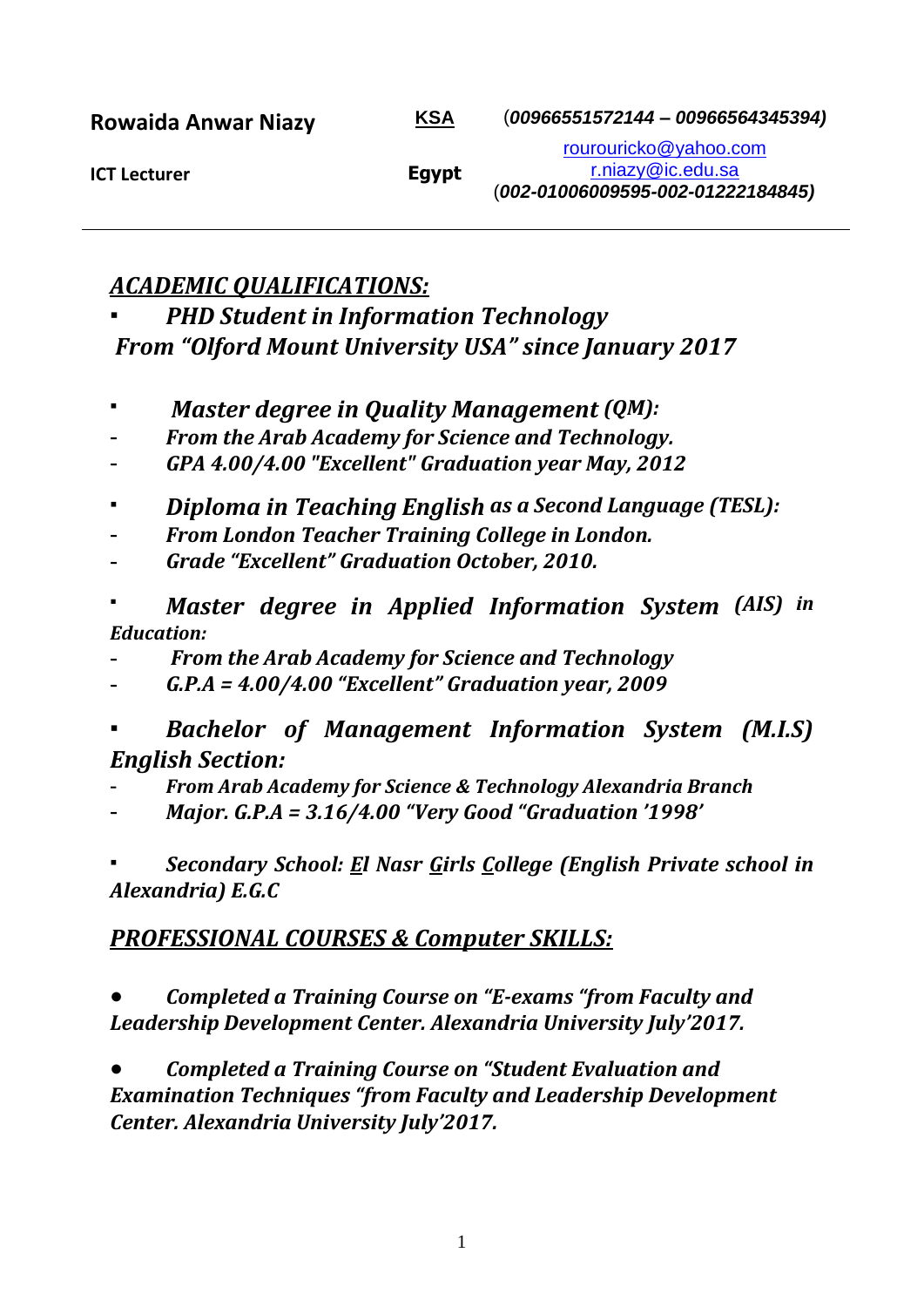● *International Certificate in IT Skills Foundation , from Cambridge International Examinations (CIT) ,in Al-Madinah Female College of Excellence* 

● *Auditor/lead auditor Course # A17323 Certified by IRCA, Quality Management Systems OF (ISO 9001:2008).*

● *International Computer Driving License (ICDL) from UNESCO Office In Cairo (August 2011)*

● *Microsoft Access 2010 from New Horizons – Computer Learning Centers (August 2011)* 

● *Typing (A.U.C Dept.) These courses were attended at the Arab academy for science & technology.* 

● *Perfect working knowledge of MS windows, word, excels powerpoint, access, and Internet research :*

### *EMPLOYMENT RECORD:*

1. *In Saudi Arabia (KSA)*

♦ *From May 2021 until present* 

*The Colleges of Excellence- Medina Branch* 

✔ *As a Guest Relationship Lecturer (GRM Lecturer )*

♦ *From September, 2020 until December,2020" Bisha university " College of Business Administration* 

✔ *As an ICT Lecturer* 

♦ *From January 2016 until May, 2020 "Oxford partnership- college of Excellence". International technical college -Madinah Branch & From January 2015 Till August 2015 "ESG College of Excellence" Al Khobar Branch*

✔ *As an "ICT Lecturer" for the foundation / Vocational studentsfollowing the" British curriculum" MOS-CIT- City & Guilds – Ascentis* 

♦ *From September, 2012 till 2014 "Saudi Electronic University" Jeddah Campus :*

✔ *as a "Computer Lecturer" for the preparatory year*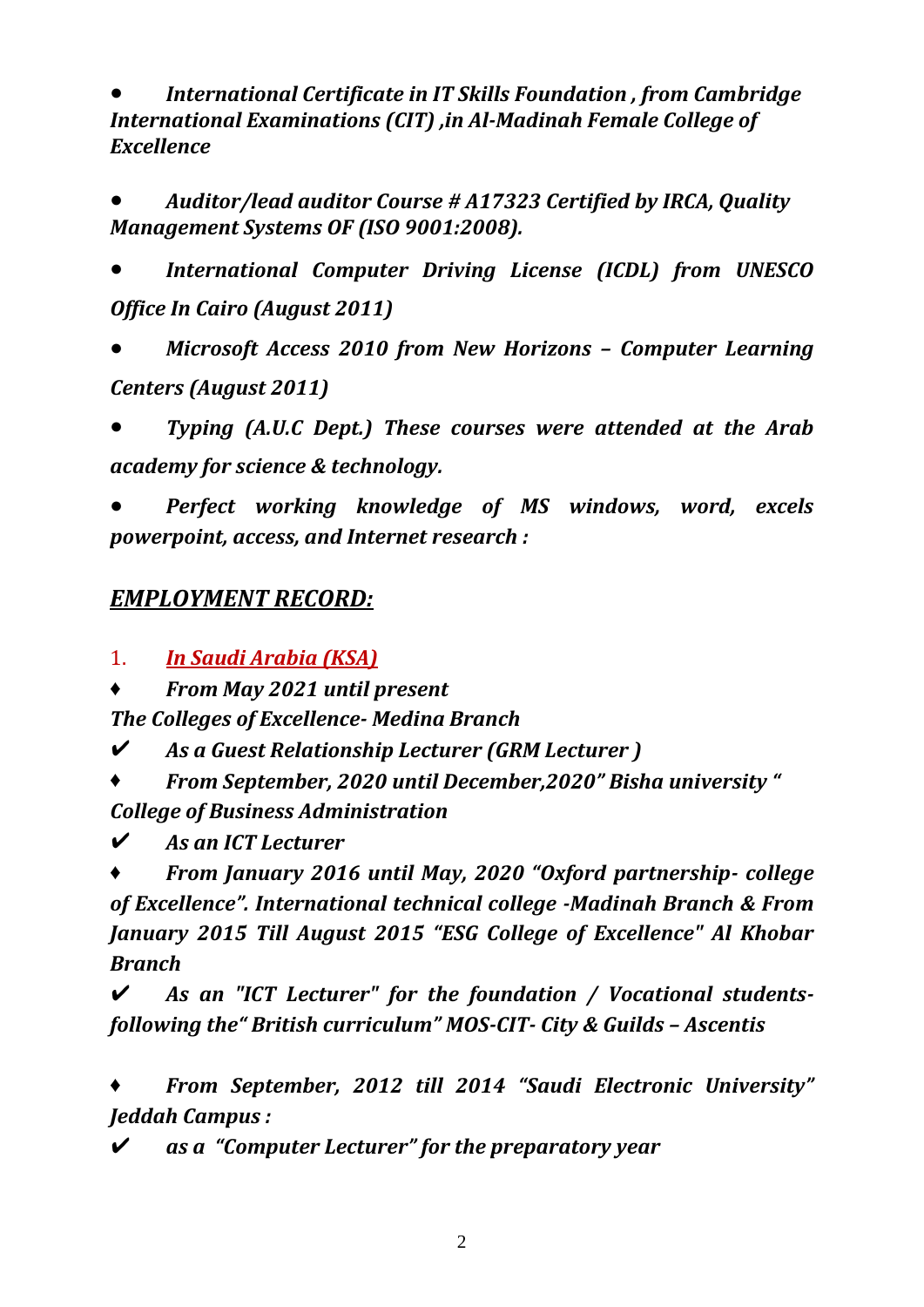♦ *From February 2012 ,Till June, 2012 "Tabouk University" Preparatory year :*

✔ *as a "Computer Lecturer"*

- ♦ *From November 2010, Till January,2012 "Shaqra University"*
- ✔ *As a(n) : "Computer Lecturer"/"English Lecturer"*
- ✔ *As an "Academic Supervisor" for the preparatory year.*
- ♦ *From September 2007, Till October 2010 "English First Institute"*
- ✔ *As a: Head English Teacher"& Senior English Instructor*
- ♦ *From August 2005, Till June 2007 " Eltawhid International School"*

✔ *As a (n): "Computer Teacher "IGCSE curriculum, and "English Teacher ".*

♦ *From January 2005, Till June 2005 The Canadian Academy of Learning (K S A)*

✔ *As a "Training & Management Supervisor "for all branches* 

### 2. *IN EGYPT :*

o *CITIBANK (Alexandria Branch) As a branch "Greeter" Customer service* 

- o *The Economic Group for Project Management As an office manager for the chairman*
- o *El Waha for Development & Real Estate Investment Co As a "Supervisor"*
- o *United Promotion & Marketing Company (UPM ) Organizing Exhibitions and Conferences.*

# 3. *LANGUAGE SKILLS:*

### *Arabic 'English' French*

4. *Conferences:*